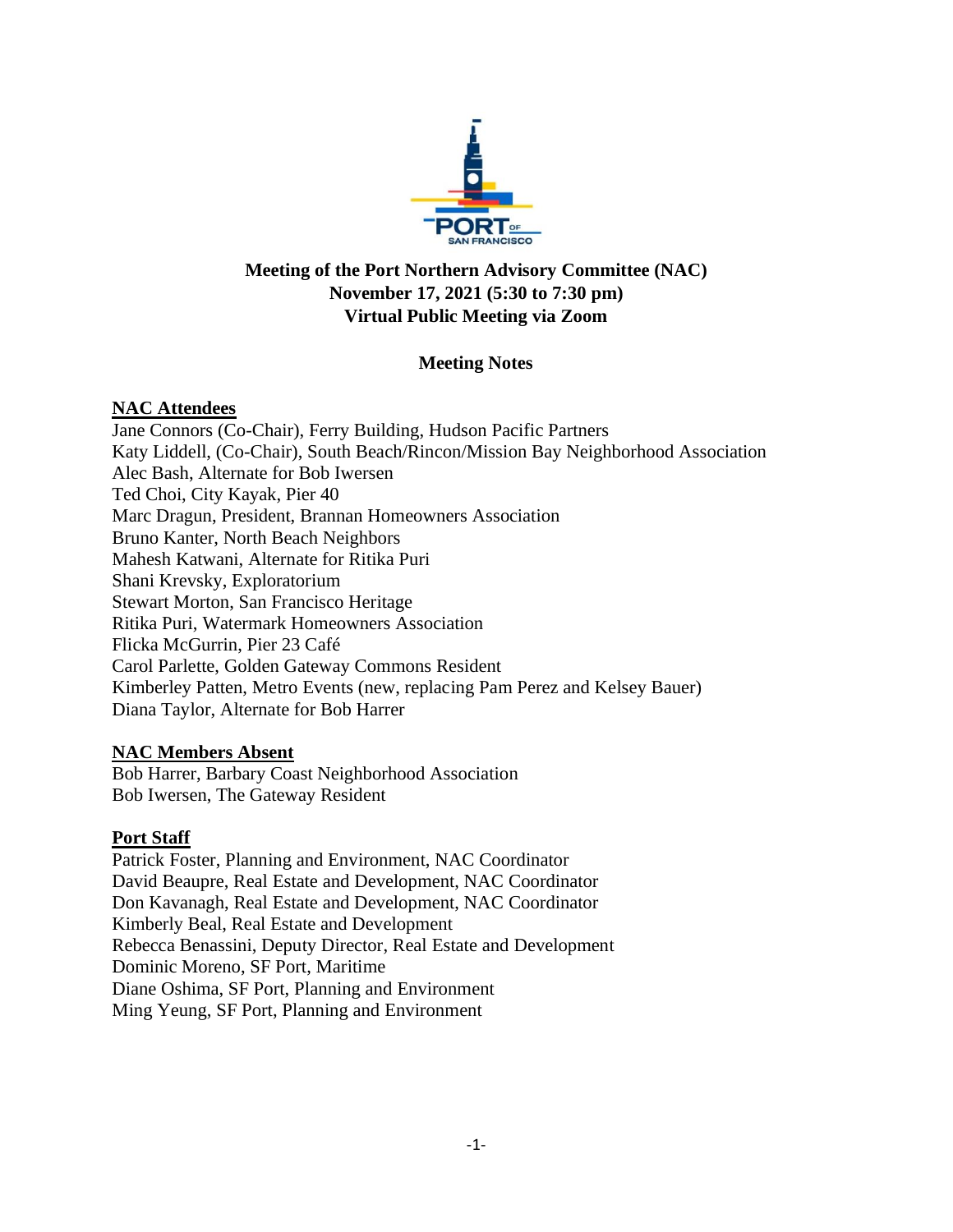#### **Presenters and Audience**

Farook Afsari Reid Boggiano, California State Lands Commission Brenda Bohn Andrew Byrne, Grimshaw C. Chen Wahib Costandi Rick Dickerson, Maynard/Rich Management Company of California Earl Gee, Portside Ellen Johnck, Ellen Joslin Johnck, RPA Richard Kennedy, James Corner Field Operations Kimiko Klein, Portside resident Karla Kyrias Ethan Lavine Jane Li Ting Liang, James Corner Field Operations Leo Lin, Pacific Swimming Clarke Miller, Strada Investment Group Hoang Nguyen, Grimshaw Pedro Ordenes, Water World Swim, LLC Chris Ottati, Pacific Masters Swimming Suni Petersen, South Beach Yacht Club Phyllis Quinn Catherine Reilly Alice Rogers, SBRMB NA Thomas Ryan Patrick Ryan, RJSD Margo Sulmont, Trammell Crow Company Tom Weber Penny Wells Howard Wong, SAC Member

## **1. Announcements and Introductions**

*Patrick Foster* started off the meeting by providing a round of Zoom instructions, including muting, turning on video, participant identification and affiliation, process to ask questions and provide comments (raise your "hand"), and participating in chat.

Participants were reminded to introduce themselves before speaking.

*David Beaupre, Patrick Foster,* and *Don Kavanagh* of the Port are available to answer questions or address comments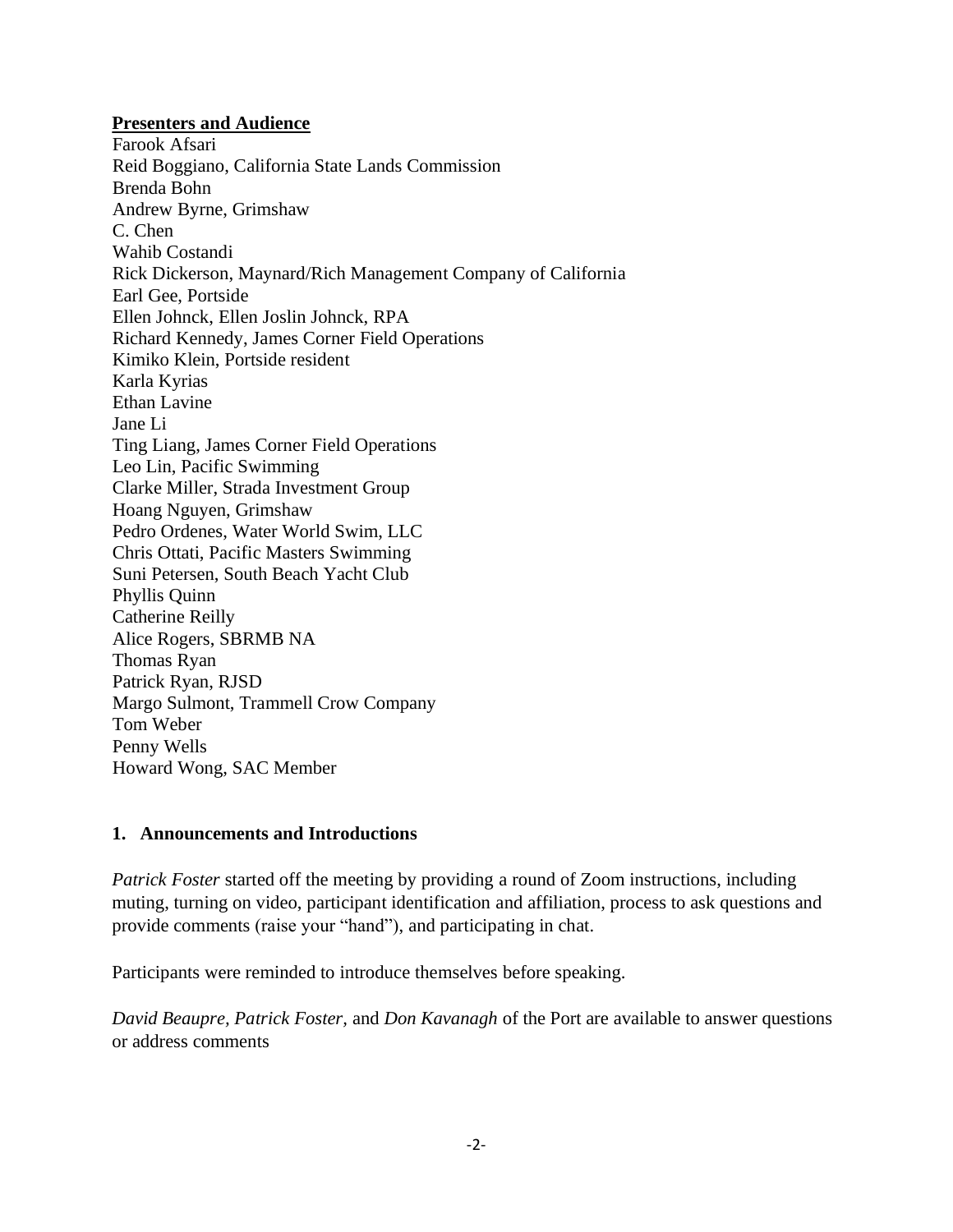## **2. Approval of September 15, 2021 Meeting Notes**

*Katy Liddell moved to* approve the NAC Meeting Notes from the September 15, 2021 meeting. The Meeting Notes were approved.

## **3. Piers 30/32 & SWL 330 Community/Stakeholder Workshop**

Presentation and opportunity for questions/comments on the proposed redevelopment of Piers 30/32 & SWL 330, including:

- a. Project Vision and Goals
- b. Public Access and Public Realm
- c. Proposed Public Outreach Program/Schedule

## **Presenters:**

David Beaupre – SF Port, Real Estate & Development Jesse Blout, Strada Investment Group Clarke Miller, Strada Investment Group Andrew Byrne, Grimshaw Richard Kennedy, James Corner Field Operations

# **Q&A**

Marc Dragun

- Compliments on the presentation
- Several concerns
	- o Proposal loads Piers with amenities, but seawall lot site will be carrying the cost with 850 residential units – encourage less amenities on piers and have residential units on SWL consistent with existing height limitations.
	- o Pool
- There are three pools within this general area open to the public. YMCA, 4 Seasons/Equinox Club, UCSF Mission Bay. Why will public come to this pool? There is no parking available, and the pool may not get much use.
- $\blacksquare$ Heating pool will be extremely expensive given the large size of the pool because it is sitting in cold bay water which will create a heat drain from the warmer pool
- o Shower/bathroom area If open to the public you will have homeless in showers and bathrooms which will be much less desirable. Consider the public restroom near the Oracle Park stadium which has been taken over by unhoused people.

## *Response*

- o *Clarke Miller*
	- o There are two differentiating factors for this pool from others; it is outdoor and Olympic sized (no other Olympic pools in the City except USF which is only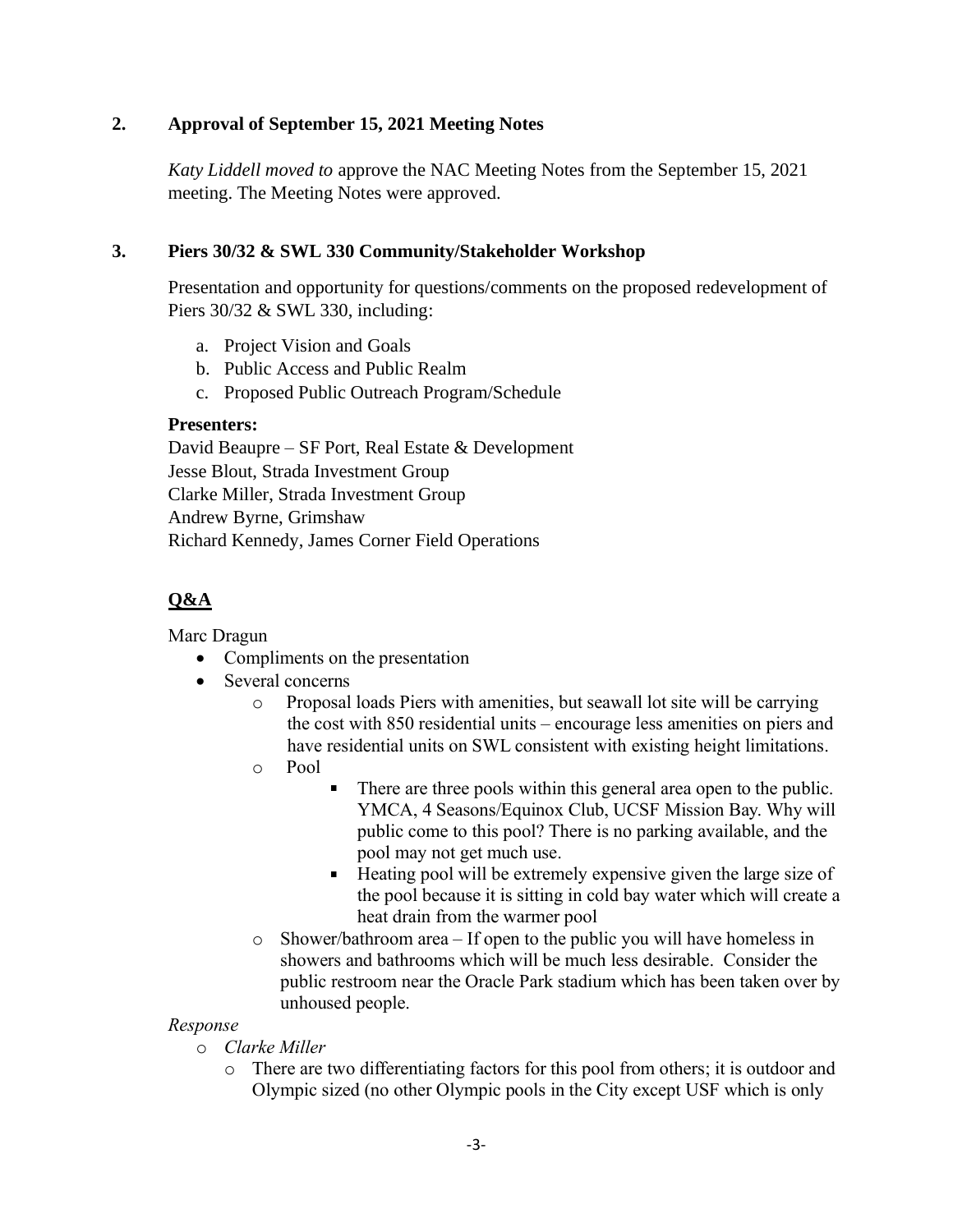available to neighbors nearby). The pool can host competitions and should have a strong regional pull.

- o Pool will be within concrete barge that will separate it from the cold bay waters.
- o The team will explore heat exchange possibilities from the building HVAC but there are many technical aspects that need to be studied and addressed.

## *David Beaupre*

o The Amenities on the Pier are meant to be an attraction for both local and regional visitors, additionally the pier must have a balance of both revenue generating uses and public amenities, consistent with what is in the Draft Waterfront Plan and the values expressed by the community in the development of the RFP.

## Bruno Kanter

- Impressed with the two piers proposal and articulation/detail of design.
- Why is seawall lot tabled when it needs the most work to catch up?
	- o Concern about scale, should be thought about together with the Piers economically, aesthetically.
	- o Need to consider ways to reduce mass/number of units.
- Concern about far end of complex being used as cruise terminal
	- o Will this block views and should this be considered as part of the architecture?
		- o Should ships be parked parallel to the piers instead?
		- o Expected frequency of cruise ships?

## *Response*

- *David Beaupre*
	- o Need to split meetings on piers and seawall lot due to time constraints.
	- o Piers going first for feedback due to active conversations with regulatory partners about this proposal.
	- o Agree that the two projects need to be looked at together and cannot stand separately – we don't know how often the deep-water berth will be used – this berth is essential to future marine operations, and is naturally scouring so does not need ongoing dredging (which is important to the Port).
	- o The Port found through the Waterfront Plan process that many folks are attracted to the end of piers that have maritime activities.
	- o There were similar concerns at Exploratorium, but they have ended up appreciating the maritime presence because it brings more people to the area.
- *Shani Krevsky*
	- o At the Exploratorium many science vessels and Navy ships (Fleet Week) have berthed at the end of Pier 15/17, but no cruise ships. The vessel presence is well received.

## RJ

- Likes wide aprons, some related questions on the design:
	- o Will you be able to walk all the way around both piers like Exploratorium?
	- o Would it be possible to widen the apron on the North side of Pier 30 which has such a great view?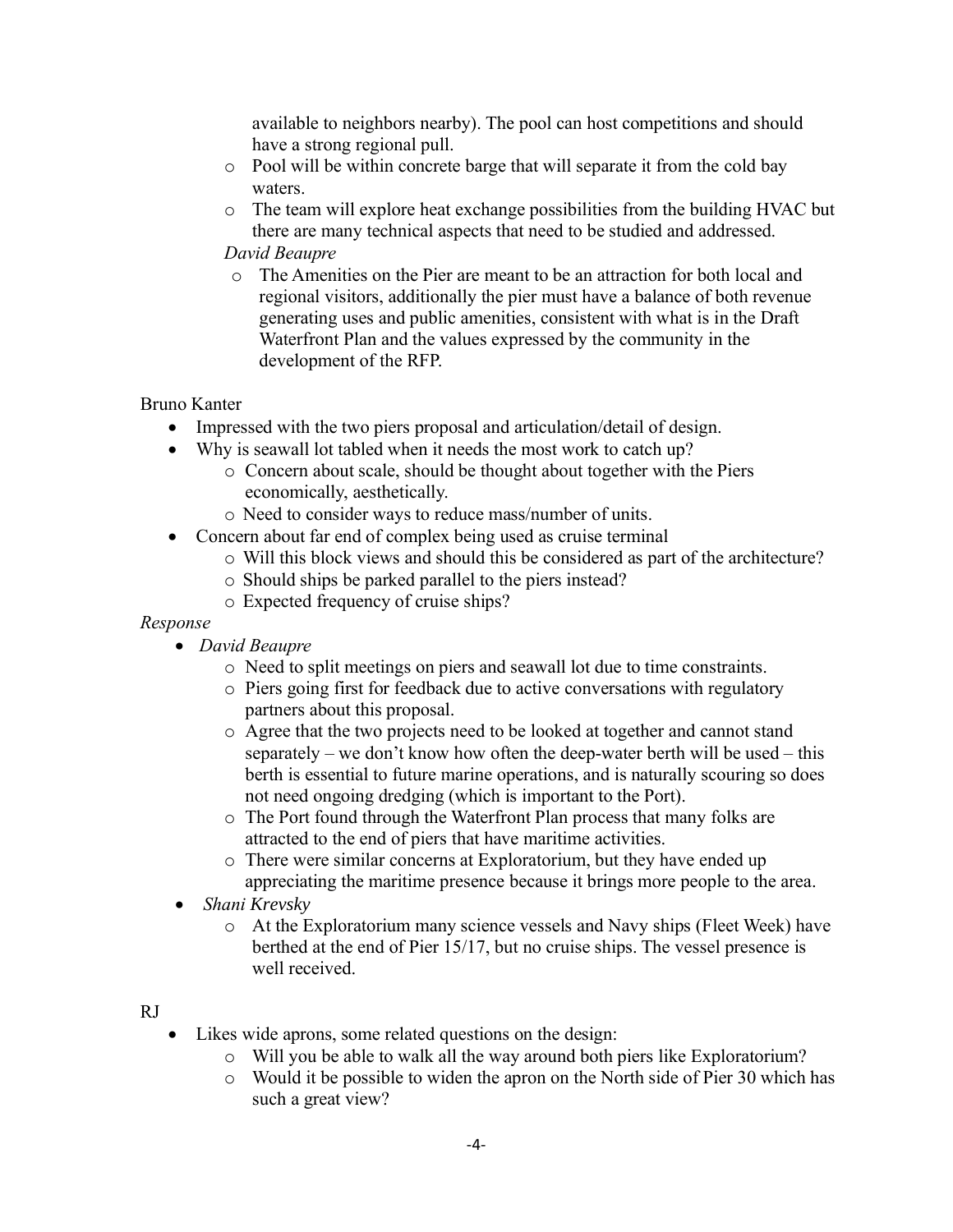- o Able to rent kayaks/paddle boards and use kayaks under the east berth when no ships there?
- o The water garden area looks small and may not be a practical use of the space.
- o Likes the corner views with the bay and city terraces. Recommends having a mix of restaurants – upscale and to-go/cheaper options.

### *Response*

- o *Clarke Miller*
	- o We focused on design of promenades on the south sides of each building and none is currently planned on north side of Pier 30.
	- o Very expensive to build new deck area, trying to be prudent with funds.
	- $\circ$  Although there is no plan for an expanded north apron, there is full circular access within the project from Embarcadero to east berth and back.

### Penny Wells

• Likes plan as a veteran kayaker. She suggested making space available to an outfitter that provides boat storage so locals can keep kayak on site. The ability to rent boats/watercraft would be good too

#### *Response*

• *Clarke Miller* – agrees with this idea, one idea is to provide kayak storage underneath pier deck.

Shani Krevski

- Important to consider how to draw people to the end of pier Exploratorium has a similar challenge. Agrees with the focus on south aprons which will likely be warmer/sunnier. There will be a lot of wind due to massing/placement of amenities between piers.
- How is the project addressing sea level rise and sustainability goals?
- *Response*
	- *Clarke Miller* 
		- o Agrees north side is colder/windier side and they are considering this in the design.
		- o Sea level rise Plan is to rebuild piers which will allow for a higher elevation to account for future projected sea level rise
			- Will be several feet higher than today, final height not yet determined
			- Considering curbs around piers to minimize splash can raise floor level within buildings if necessary.
	- *Andrew Byrne*
		- o Sustainability is embedded in the overall project design.
		- $\circ$  Exploring the possibility of creating a net zero building or net zero "ready" building at a minimum.
		- o Will pursue a timber framed design which will allow for a lighter frame and less loading on piers*.*

Ellen Johnck, Co-chair Maritime Commerce Advisory Committee

o Encourages consideration of value of project to maritime mission of the Port.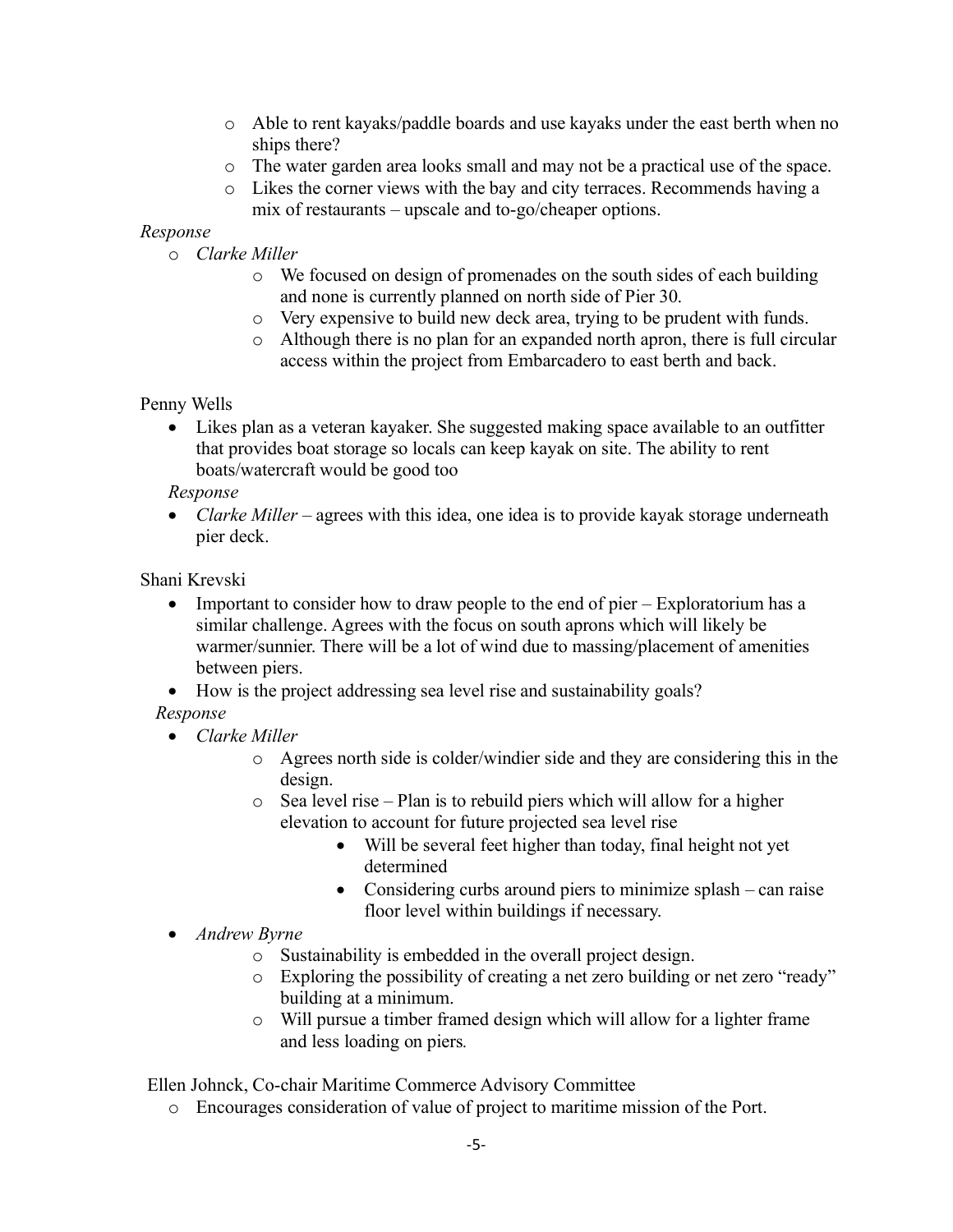- o Strada has been great at recognizing this is a unique deep-water berth that does not need dredging.
- o Access to bay/berthing is key to emergency access/embarkation.
- o Happy to see investment in addressing sea level rise and investment in Piers as critical economic assets for the Port which will benefit the rest of the waterfront.
- o The project will contribute greatly to the integrity of the Embarcadero Historic District – public activation is key.

#### Ted Choi

- o Does the pool provide for wheelchair access?
- $\circ$  Part of the ramp looks like it does not float algae buildup will likely be an issue.
- o Rental outfitters for kayaks, etc. would be a good idea at this location.
- o Why proposing small islands in the water room, not larger islands/wetlands?

#### *Response*

- *Richard* Kennedy
	- o The design of ramps is ADA compliant; they are designed as gangways which are flexible as tide moves. At low tide when the ramps are steepest, they are still ADA compliant.
	- o Floating wetlands are designed with a smaller size which allows them to be tethered to the bottom of the bay and can be moved as desired to provide for different arrangements over time.
- Howard Wong
	- o Not all public spaces built recently work well. Consider what worked at the other sites.
	- o The sunnier south side of the piers will be a better investment.
	- o Varied spaces along the piers are important as opposed to a single large open space.
	- o Irregular patterns and curves will help create spontaneity in design, e.g., consider an island in the middle of the piers.
- Stewart Morton
	- o Very exciting project, very much in favor of the two-pier project instead of one pier.
	- o New construction in an historic district will require close attention to Secretary of Interior's standards for historic preservation. How much time have you spent with Secretary of Interior's standards and where is this seen in drawings?
	- o Retaining piles is a nice feature.
	- o Floating wetlands are great, but there are too many trees these likely won't last very long, encourage more of an industrial design/aesthetic.

#### *Response*

- *Andrew Byrne* would like to follow up with Stewart in more detail on preservation aspects of the project. There will be a positive change by reinstating two finger piers. Will need to investigate more how to best satisfy preservation requirements.
- Earl Gee
	- o Programming seems massively inflated.
	- o Portside residents are very concerned about shared wall and massing along the waterfront, please engage with us further.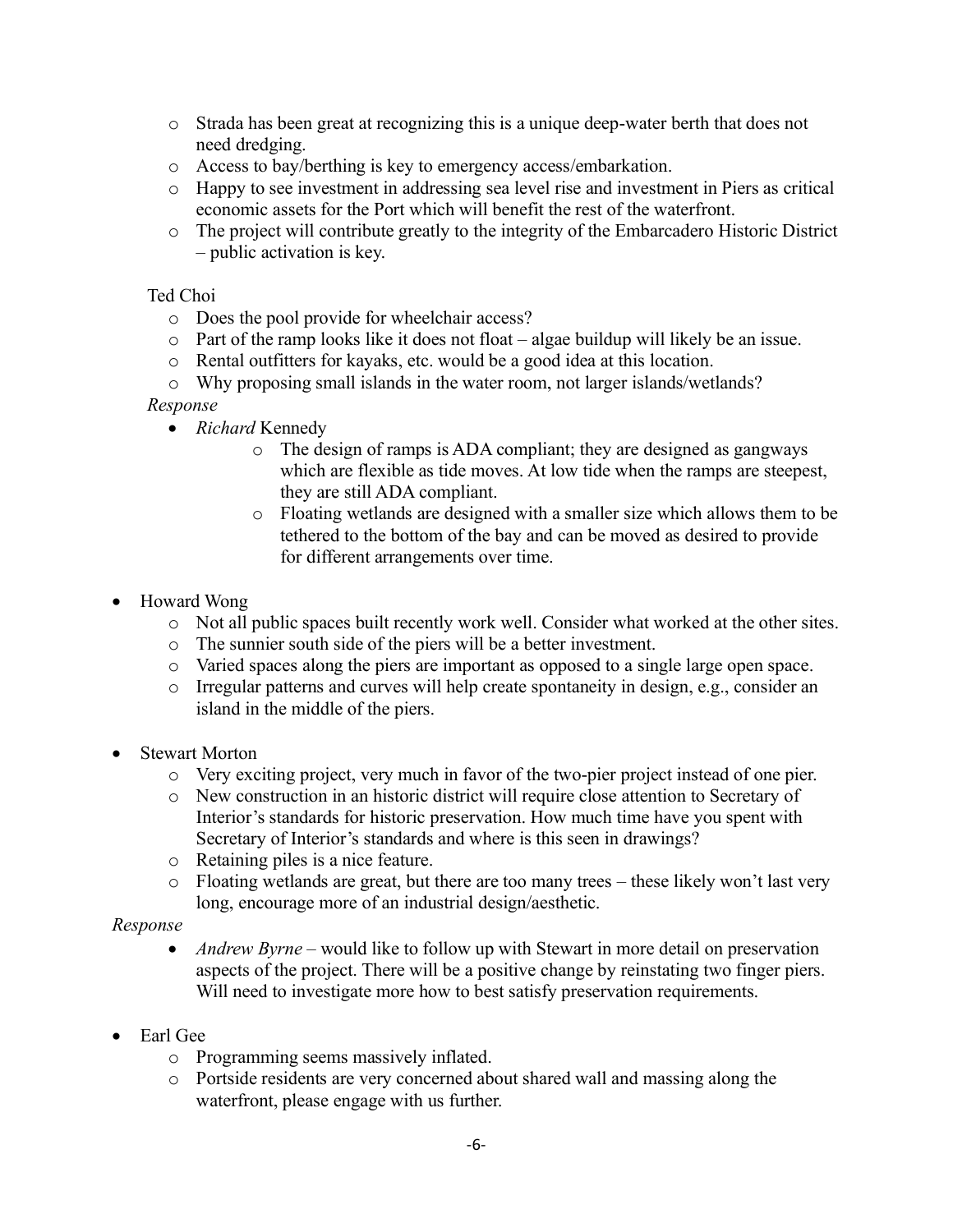- Leo-Lin
	- o The proposed Olympic pool is designed for competition and is much larger than other public pools nearby.
	- o Public accessibility provides many options compared to other pools that are restricted or require payment.
	- o The pool will provide a great opportunity for people to learn to swim. This is a public service we should not lose track of.
	- o Outdoor pools are much more attractive to the public than indoor pools.

## **New Section: Chat Comments/Questions**

## Katy Liddell

- o Will this walk (through the project and along the piers) be accessible?
	- Clarke Miller said the project will be fully accessible.

## Flicka McGurrin

- o How do kayaks get out to the bay, perhaps through the deep-water moorings?
- o Will the pool water come from the bay, or will it be chlorinated fresh water?
- o How is the temperature controlled?
	- Clarke Miller
		- There are multiple paths to the bay for kayakers, either under the piers to the north or south or directly east parallel to the pool.
		- The pool shown in the renderings was designed to be bay water filled; however, we are exploring a traditional heated freshwater pool to expand its attractiveness to as broad an audience as possible.

## Katy Liddell

o You probably want some casual small dining spots on lower levels for swimmers to buy a snack.

## Flicka McGurrin

- o Suggested one freshwater pool and one saltwater pool, similar Sutro Baths.
- o If the pool is a concrete barge, does it move with bay water movement?
- o Having an unfenced pool is illegal.
	- David Beaupre The pool would be secured (fenced) but open to the public

## Suni Petersen

- o How about using the pool area for other water activities such as young children's paddle board lessons, remote controlled model sailboats, etc.
- o Likes the stepped design of the buildings on seawall lot with space between because it echoes the theme of the piers.

## Pedro Ordenes

o This kind of pool in the middle of a city like San Francisco would get the attention of international swimming sports entities.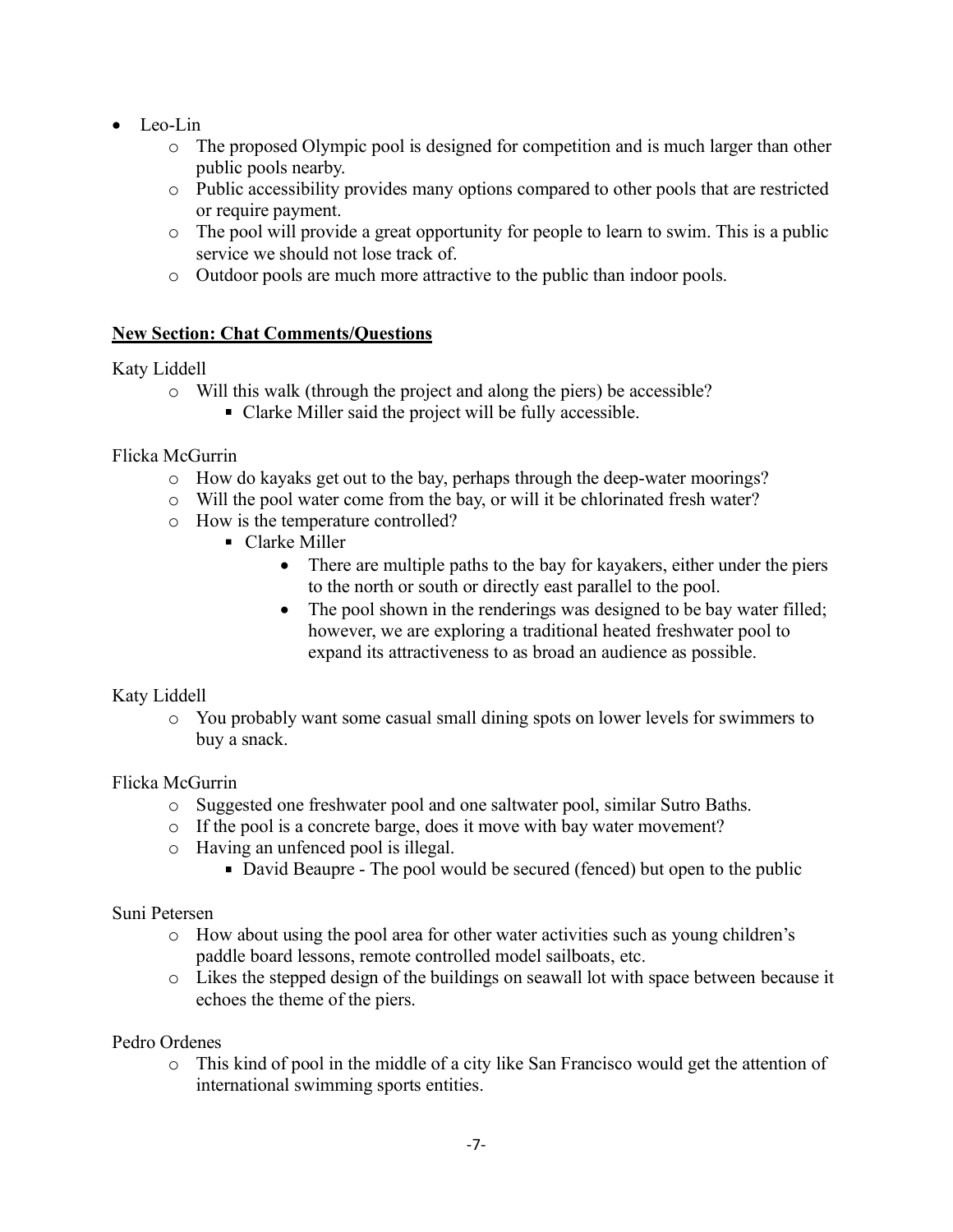- o If international swimming competitions are held this would make the pool a recognized worldwide icon.
- o When the pandemic started, and pools closed, Aquatic Park was one of the places most visited for swimming activities.

## Flicka McGurrin

- o If the deep-water berth is for cruise ships, traffic created by deliveries by large semitrucks cannot be ignored specifically during passenger on/offloading. Chaos does exist when a cruise ship comes in at Pier 27
	- David Beaupre
		- If ship provisioning was necessary, it would occur in the off-peak times (approximately 11:00 PM to 6:00 AM).
		- Note the design of the project accommodates large trucks.
		- Port is thinking cruise ships that go to these piers would not require provisioning.

#### Ritika Puri

- o What is the maximum height of the pier and building development?
	- Hoang Nguyen
		- Maximum height for development on the Pier 30/32 is 40'

#### Suni Petersen

- o Will bicycles and wheeled personal vehicles be accommodated?
- o Many sailboats from South Beach marina come into the space between south Pier 32 to north Pier 38 providing more interesting activities to watch.
- o The buildings will provide wind protection for this area.

#### Brenda Bohn

o There is an eco-pool in Lausanne, Switzerland that uses natural sea grass, etc. to keep it clean. Solar panels are used to collect power for heating water.

#### Flicka McGurrin

- o During the pandemic the number of swimmers at aquatic park grew enormously
- o Cold bay water should not be an issue as many swimmers love it.
- o The Dolphin Swimming and Boating Club and the South End Rowing Club at Aquatic Park could be consulted for more information.

#### Pedro Ordenes

- o Many projects like this one exists in Europe, Canada, etc. They are attractive to neighborhood users as well as to visitors to the pools.
- o Swimming is growing in popularity. This past winter many more people took up swimming and we have many visitors looking for open pools.
- o The few Olympic size pools are old.